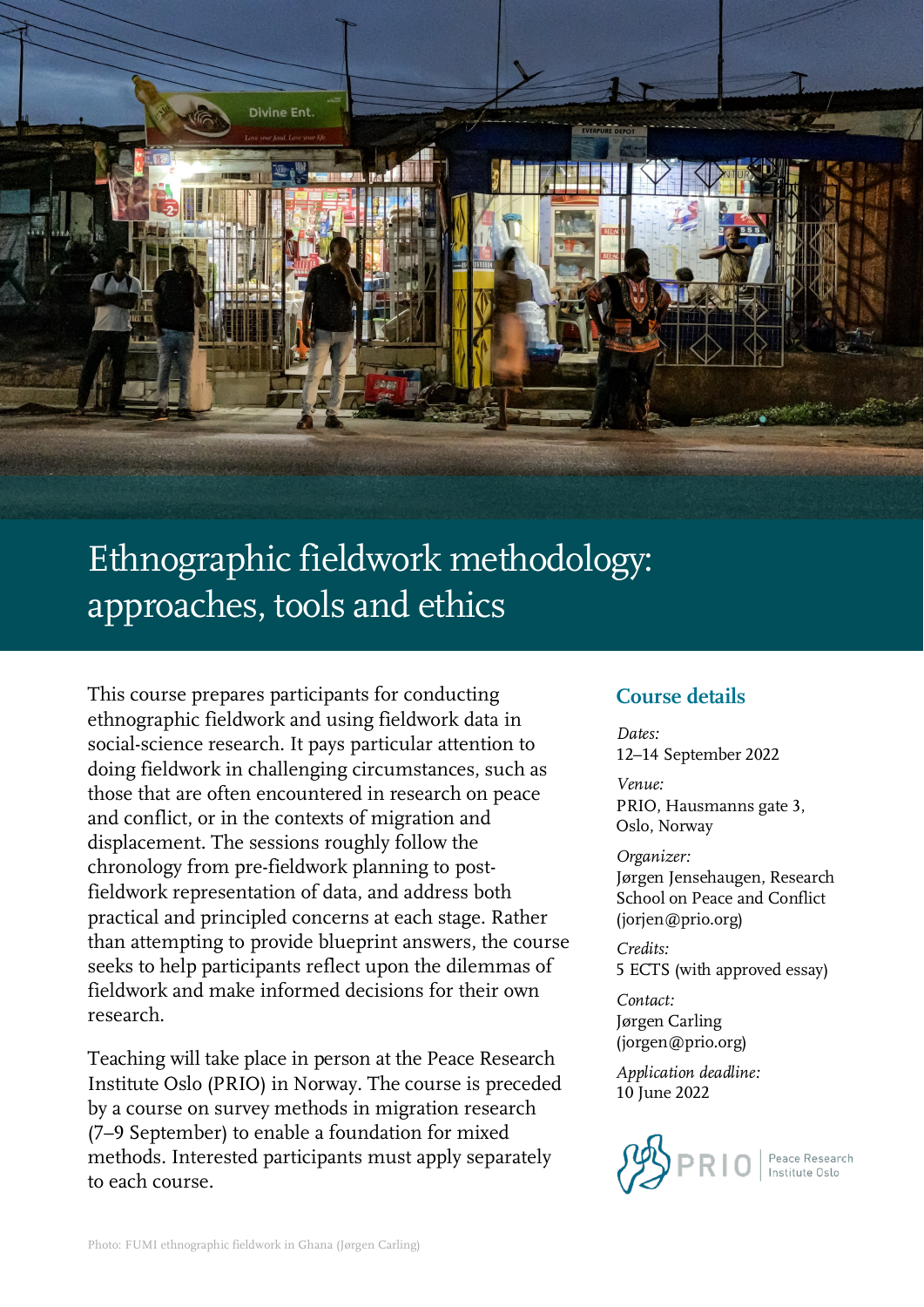## **Lecturers**

**[Jørgen Carling](https://prio.org/people/5122)** is Research Professor at the Peace Research Institute Oslo (PRIO) and co-director of the PRIO Migration Centre. His research covers global migration, immobility, and transnationalism, seeking to explain how migration arises, and how it affects societies, families, and individuals. He holds a PhD in Human Geography and combines ethnographic and statistical methods, often in mixed-methods research designs. He currently leads MIGNEX, a large 10 country project on migration and development, as well as the ERC-funded project Future Migration as Present Fact (FUMI).

**[Cindy](https://www.prio.org/people/4969) Horst** is Research Professor in Migration and Refugee Studies at PRIO and co-director of the Centre on Culture and Violent Conflict (CCC). Her current research focuses on how individuals, including artists and academics, can challenge the status quo and effect societal change in (post-) conflict settings. Cindy is especially interested in methodological innovations that allow for critical and ethically conscious research engagement, through co-creative approaches, life history research and multi-sited ethnography. She has published extensively for academic and non-academic audiences and has taught and mentored on research methods and ethics at a range of European and African universities and research institutes.

# **Course description**

This course prepares participants for conducting ethnographic fieldwork and using fieldwork data in social-science research. By 'fieldwork' we mean data collection through face-to-face interaction with people in their daily lives, using participant observation, interviews, or a combination of the two. The course pays particular attention to doing fieldwork in challenging circumstances, such as those that are often encountered in research on peace and conflict, or in the contexts of migration and displacement.

The sessions roughly follow the chronology from pre-fieldwork planning to post-fieldwork representation of data, and address both practical and principled concerns at each stage. The course includes a session on combining ethnographic and other data in mixed-methods research. Discussions of ethical challenges are integrated throughout. Rather than attempting to provide blueprint answers, the course seeks to help participants reflect upon the dilemmas of fieldwork and make informed decisions for their own research.

Participants may benefit from also learning to use software for qualitative analysis, such as NVivo, either before or after completing this course.

## **Sessions**

### **1. Introduction**

Brief presentation of lecturers, participants and their research. Introduction to the course.

#### **2. Research design and access**

How do I formulate research questions that can be addressed through fieldwork? How do I identify the appropriate 'field'? How do I identify and approach informants? Which ethical considerations are important to design the research and accessing the field? How can fieldwork shed light on structural relations of power, and how might relations of power influence the conduct and outcomes of research?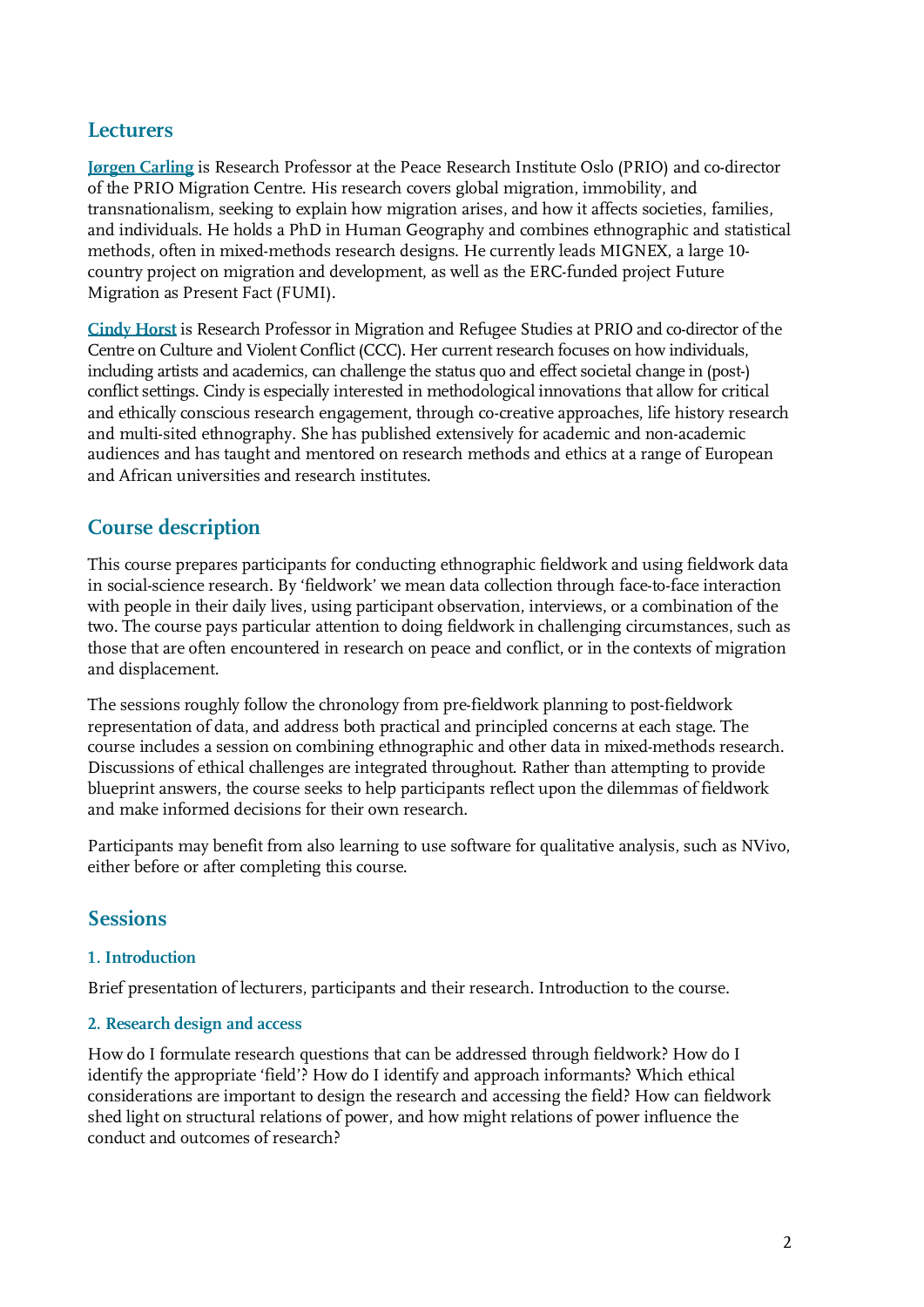#### **3. Participant observation and life history interviews**

Which data collection methods can be used in fieldwork? How can different data collection methods benefit from each other? What does participant observation entail? What is the academic value of 'hanging out'? What characterizes life history interviews as a method?

#### **4. Semi-structured interviews**

How structured or open should interviews be? How can I best prepare for my interviews? What are different approaches to constructing interview guides for semi-structured interviews? Should I also collect specific background information about interviewees? If so, why and how?

#### **5. Language, note-taking and recording**

What do I do if I don't speak the language of my informants? How do I address the issue of recording or not? How can I ensure that my notes become a valuable resource when fieldwork is over? How do I protect my fieldwork data?

#### **6. Relationships and risks in the field**

How do I present myself and my research in a fieldwork setting? What are the implications of gender, age, national background and other characteristics of the researcher? How do I manage relationships with informants and gatekeepers? What are some of the risks and ethical challenges I might face while doing fieldwork?

#### **7. Introduction to analysing fieldwork data**

How can I analyse my fieldwork data? What does coding entail in qualitative research? This session addresses general aspects of the analytical process, working with a number of concrete examples from completed research projects.

#### **8. Combining ethnographic and other methods**

How can ethnographic methods be part of a mixed-methods research design? What are possible strategies for smaller-scale use of other data within an ethnographic project? How can diverse methods or data be combined at different stages of the research process?

#### **9. Writing and representing fieldwork data**

How do I convey fieldwork insights in writing? How can I make effective use of quotes in the text? Which ethical concerns are important in the writing phase? How can ethnographic data be properly anonymized in publications? What are the common challenges of fieldwork-based research in the review process of academic journals?

## **Schedule**

#### **Monday 12 September**

| 10:00–12:00       | $09:00-10:00$ 1. Introduction<br>2. Research design                |
|-------------------|--------------------------------------------------------------------|
| 12:00–13:00 Lunch |                                                                    |
|                   | 13:00–16:00 3. Participant observation and life history interviews |
| 19:00             | Dinner                                                             |

#### **Tuesday 13 September**

|             | 09:00–10:15 4. Semi-structured interviews |
|-------------|-------------------------------------------|
| 10:30–12:00 | 5. Language, note-taking and recording    |